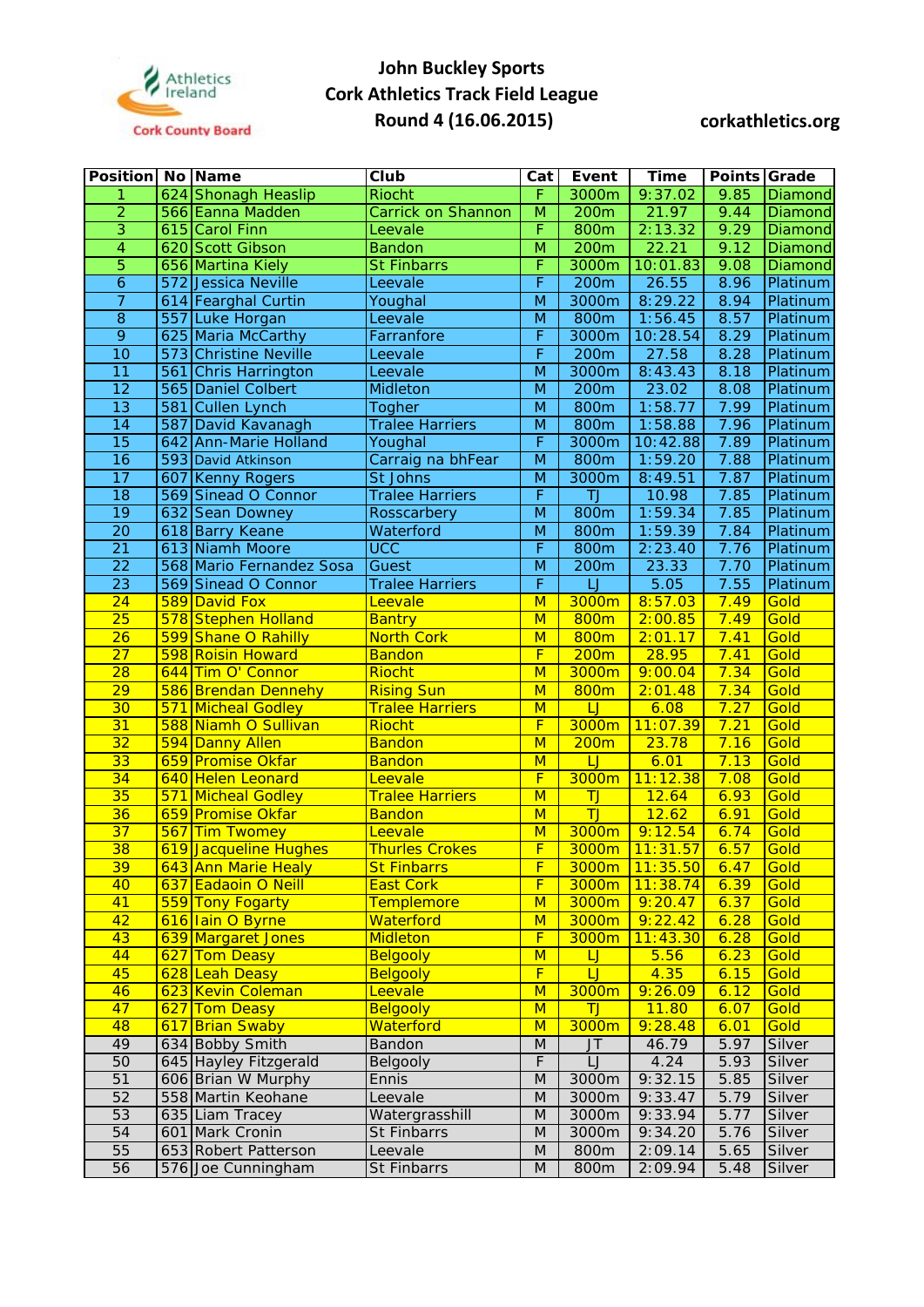

| 57              |     | 650 Elaine O Donoghue                         | Riverstick Kinsale                       | F              | 3000m                             | 12:17.65        | 5.45         | Silver                   |
|-----------------|-----|-----------------------------------------------|------------------------------------------|----------------|-----------------------------------|-----------------|--------------|--------------------------|
| $\overline{58}$ |     | 648 Adrian McGinley                           | Templemore                               | M              | LJ                                | 5.12            | 5.34         | Silver                   |
| 59              |     | 590 James Mintern                             | Leevale                                  | M              | 3000m                             | 9:44.78         | 5.30         | Silver                   |
| 60              |     | 582 Des Feeney                                | West Waterford                           | M              | 800m                              | 2:10.91         | 5.29         | Silver                   |
| 61              |     | 608 Thomas Garrahy                            | <b>KIB North Clare</b>                   | $\overline{M}$ | 3000m                             | 9:45.12         | 5.29         | Silver                   |
| 62              |     | 648 Adrian McGinley                           | Templemore                               | M              | 200m                              | 25.50           | 5.29         | Silver                   |
| 63              |     | 651 Ian Dorgan                                | St Finbarrs                              | M              | 3000m                             | 9:45.93         | 5.25         | Silver                   |
| 64              | 591 | Sean McAuliffe                                | <b>West Limerick</b>                     | M              | 800m                              | 2:11.09         | 5.25         | Silver                   |
| 65              |     | 605 Andreas Purrmann                          | East Cork                                | M              | $J$ T                             | 41.50           | 5.21         | Silver                   |
| 66              |     | 621 Brian Hayes                               | Leevale                                  | M              | $J\overline{T}$                   | 41.02           | 5.15         | Silver                   |
| 67              |     | 641 Lauren O' Mahoney                         | Youghal                                  | F              | $J\overline{T}$                   | 30.51           | 5.08         | Silver                   |
| 68              |     | 629 Billy Cronin                              | <b>West Muskerry</b>                     | M              | 3000m                             | 9:50.45         | 5.07         | Silver                   |
| 69              |     | 577 Harry O Brien                             | West Waterford                           | M              | 800m                              | 2:13.01         | 4.88         | Silver                   |
| 70              |     | 611 Tim Crowley                               | St Finbarrs                              | M              | 800m                              | 2:13.11         | 4.86         | Silver                   |
| 71              |     | 632 Sean Downey                               | Rosscarbery                              | M              | 3000m                             | 9:56.40         | 4.83         | Silver                   |
| $\overline{72}$ |     | 596 Trevor Cummins                            | <b>Ballymore Cobh</b>                    | M              | 3000m                             | 9:57.58         | 4.78         | Silver                   |
| 73              |     | 626 Lorcan McVeigh                            | Belgooly                                 | M              | IJ                                | 4.79            | 4.68         | Silver                   |
| 74              |     | 658 Steven O' Callaghan                       | Leevale                                  | M              | $J\overline{T}$                   | 37.26           | 4.61         | Silver                   |
| 75              | 652 | David O' Donovan                              | Eagle                                    | M              | $\overline{\sqcup}$               | 4.68            | 4.46         | <b>Bronze</b>            |
| 76              | 621 | <b>Brian Hayes</b>                            | Leevale                                  | $\overline{M}$ | HT                                | 32.58           | 4.38         | <b>Bronze</b>            |
| 77              | 575 | Craig Harrington                              | <b>Togher</b>                            | M              | 3000m                             | 10:07.93        | 4.37         | <b>Bronze</b>            |
| 78              | 609 | Gary Egan                                     | An Bru                                   | M              | 800m                              | 2:16.96         | 4.15         | <b>Bronze</b>            |
| 79              |     | 579 Declan Guina                              | <b>West Limerick</b>                     | M              | 3000m                             | 10:14.58        | 4.12         | <b>Bronze</b>            |
| 80              |     | 574 Joe Gough                                 | <b>West Waterford</b>                    | M              | 800m                              | 2:18.70         | 3.85         | <b>Bronze</b>            |
| 81              |     | 626 Lorcan McVeigh                            | <b>Belgooly</b>                          | M              | 200m                              | 27.05           | 3.84         | <b>Bronze</b>            |
| 82              |     | 600 David Leonard                             | <b>St Finbarrs</b>                       | M              | 800m                              | 2:19.10         | 3.78         | <b>Bronze</b>            |
| 83              |     | 628 Leah Deasy                                | <b>Belgooly</b>                          | F              | <b>JT</b>                         | 23.60           | 3.78         | <b>Bronze</b>            |
| 84              | 603 | Diana Chizhikov                               | <b>West Waterford</b>                    | F              | 800m                              | 2:55.60         | 3.78         | <b>Bronze</b>            |
| 85              |     | 649 Seamus Doran                              | <b>Moyne</b>                             | $\overline{M}$ | $\overline{LJ}$                   | 4.32            | 3.74         | <b>Bronze</b>            |
| 86              | 562 | <b>Andrew Hobbs</b>                           | Leevale                                  | $\overline{M}$ | 3000m                             | 10:27.86        | 3.65         | <b>Bronze</b>            |
| 87              | 655 | Sheldon Kirkwood                              | Leevale                                  | M              | 3000m                             | 10:28.83        | 3.61         | <b>Bronze</b>            |
| 88              |     | 598 Roisin Howard                             | <b>Bandon</b>                            | F              | JT.                               | 22.63           | 3.60         | <b>Bronze</b>            |
| 89              | 647 | Mary Fitzgerald                               | <b>Belgooly</b>                          | F              | $\overline{L}$                    | 3.06            | 3.57         | <b>Bronze</b>            |
| 90              |     | 586 Brendan Dennehy                           | <b>Rising Sun</b>                        | M              | $\overline{L}$                    | 4.20            | 3.50         | <b>Bronze</b>            |
| 91              |     | 570 Padraig O Dubhgain                        | Leevale                                  | $\overline{M}$ | 3000m                             | 10:33.68        | 3.44         | <b>Bronze</b>            |
| 92              |     | 563 David Butler                              | <b>St Finbarrs</b>                       | M              | 3000m                             | 10:35.42        | 3.39         | <b>Bronze</b>            |
| 93<br>94        |     | 645 Hayley Fitzgerald                         | <b>Belgooly</b><br><b>West Waterford</b> | F              | JT.                               | 20.96           | 3.28         | <b>Bronze</b>            |
| 95              |     | 602 Yevgeniy Chizhikov<br>597 Patricia Halton |                                          | M<br>F         | 800m<br>$\sqcup$                  | 2:22.30<br>2.90 | 3.26<br>3.25 | <b>Bronze</b>            |
| 96              |     | 597 Patricia Halton                           | <b>Belgooly</b><br><b>Belgooly</b>       | Ŧ              | HT                                | 22.86           | 3.11         | <b>Bronze</b>            |
| 97              |     | 657 Pat Power                                 | Eagle                                    | M              | 3000m                             | 10:52.31        | 2.84         | <b>Bronze</b>            |
| $\overline{98}$ |     | 560 David O' Dwyer                            | East Cork                                | M              | 3000m                             | 10:53.98        | 2.79         |                          |
| 99              |     | 612 Eamon McEvoy                              | St Finbarrs                              | M              | 3000m                             | 10:54.36        | 2.78         |                          |
| 100             |     | 564 Michael Murphy                            | St Finbarrs                              | M              | 800m                              | 2:25.80         | 2.74         | $\overline{\phantom{a}}$ |
| 101             |     | 584 Eoin McAulliffe                           | <b>West Limerick</b>                     | M              | 3000m                             | 10:58.07        | 2.66         | $\overline{a}$           |
| 102             |     | 622 Mike Keohane                              | Leevale                                  | M              | JT                                | 23.07           | 2.57         | $\Box$                   |
| 103             |     | 610 Ciaran Crowley                            | Old Abbey                                | M              | $\overline{\mathsf{J}\mathsf{T}}$ | 21.64           | 2.37         | $\blacksquare$           |
| 104             |     | 586 Brendan Dennehy                           | <b>Rising Sun</b>                        | M              | $\overline{2}00m$                 | 29.01           | 2.34         |                          |
| 105             |     | 580 Liam Healy                                | <b>West Limerick</b>                     | M              | JT                                | 19.98           | 2.13         | $\blacksquare$           |
| 106             |     | 585 Con O Donovan                             | <b>Rising Sun</b>                        | M              | IJ                                | 3.46            | 2.02         |                          |
| 107             |     | 592 Gus Keoghane                              | Carraig na bhFear                        | M              | 3000m                             | 11:26.54        | 1.87         |                          |
| 108             |     | 647 Mary Fitzgerald                           | Belgooly                                 | F              | JT                                | 13.25           | 1.82         |                          |
| 109             |     | 597 Patricia Halton                           | Belgooly                                 | F              | $\overline{J}$                    | 13.00           | 1.78         | $\overline{a}$           |
| 110             |     | 580 Liam Healy                                | <b>West Limerick</b>                     | M              | НT                                | 15.81           | 1.77         | $\overline{a}$           |
| 111             |     | 646 Kiann Falvey                              | Belgooly                                 | F              | $\boxed{ \ }$                     | 2.05            | 1.55         | $\overline{a}$           |
| 112             |     |                                               |                                          | F              | JT                                | 10.83           |              |                          |
|                 |     | 646 Kiann Falvey                              | Belgooly<br><b>Ballymore Cobh</b>        |                |                                   |                 | 1.37         | $\omega$                 |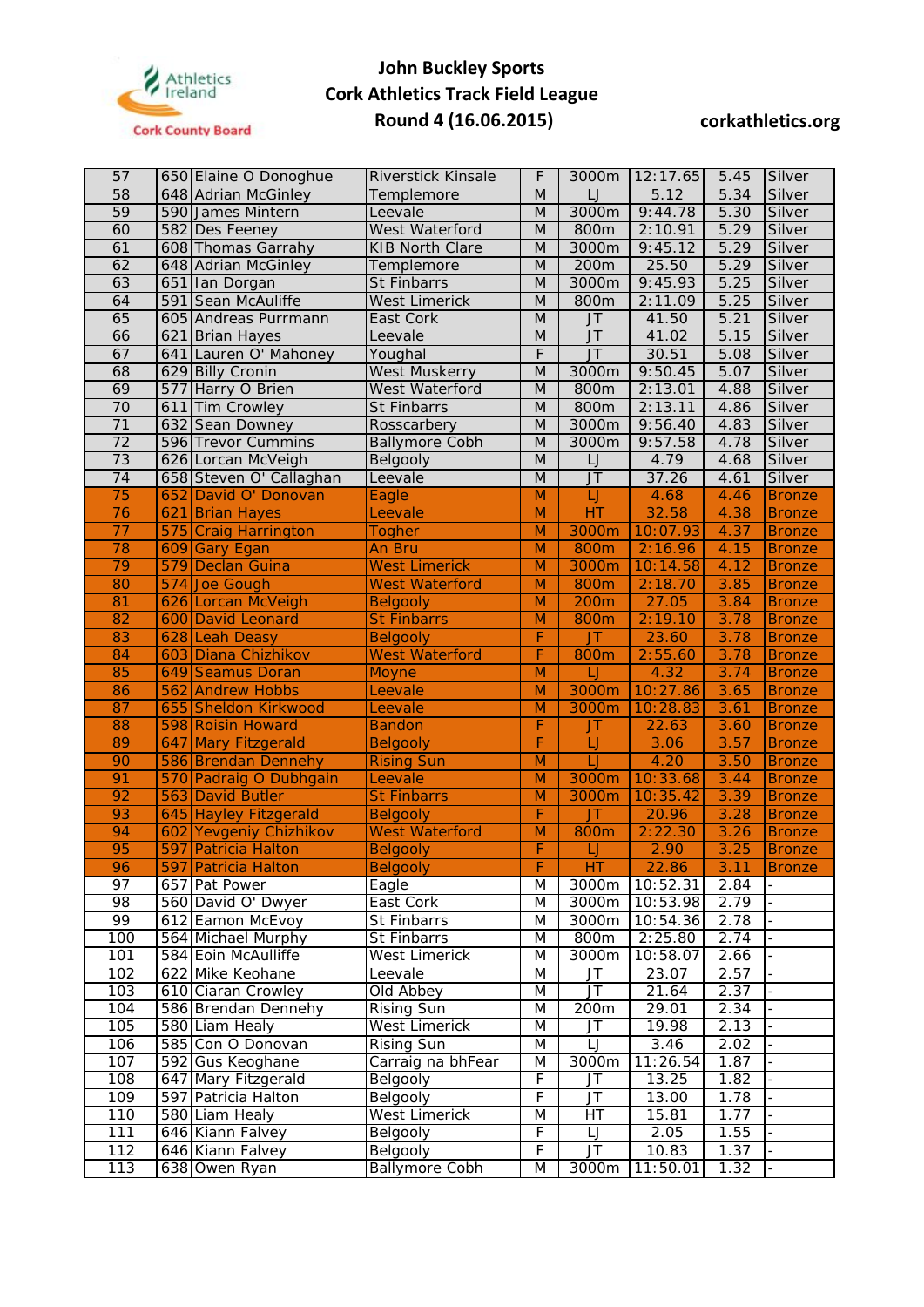

| 114 | 649 Seamus Doran   | Movne              | M | 200 <sub>m</sub> | 31.21    | 1.10                     |  |
|-----|--------------------|--------------------|---|------------------|----------|--------------------------|--|
| 115 | 660 Batt Kearney   | Leevale            | M | 800m             | 3:25.60  | 0.87                     |  |
| 116 | 630 Eddy Barry     | <b>St Finbarrs</b> | M | 3000m            | 12:23.54 | 0.69                     |  |
| 117 | 636 Alan O Carroll | Belgooly           | M | 200 <sub>m</sub> | 33.32    | 0.34                     |  |
| 118 | 1585 Con O Donovan | <b>Rising Sun</b>  | M | 200 <sub>m</sub> | 33.38    | 0.33                     |  |
| 119 | 610 Ciaran Crowley | Old Abbey          | M |                  | NΜ       | $\overline{\phantom{0}}$ |  |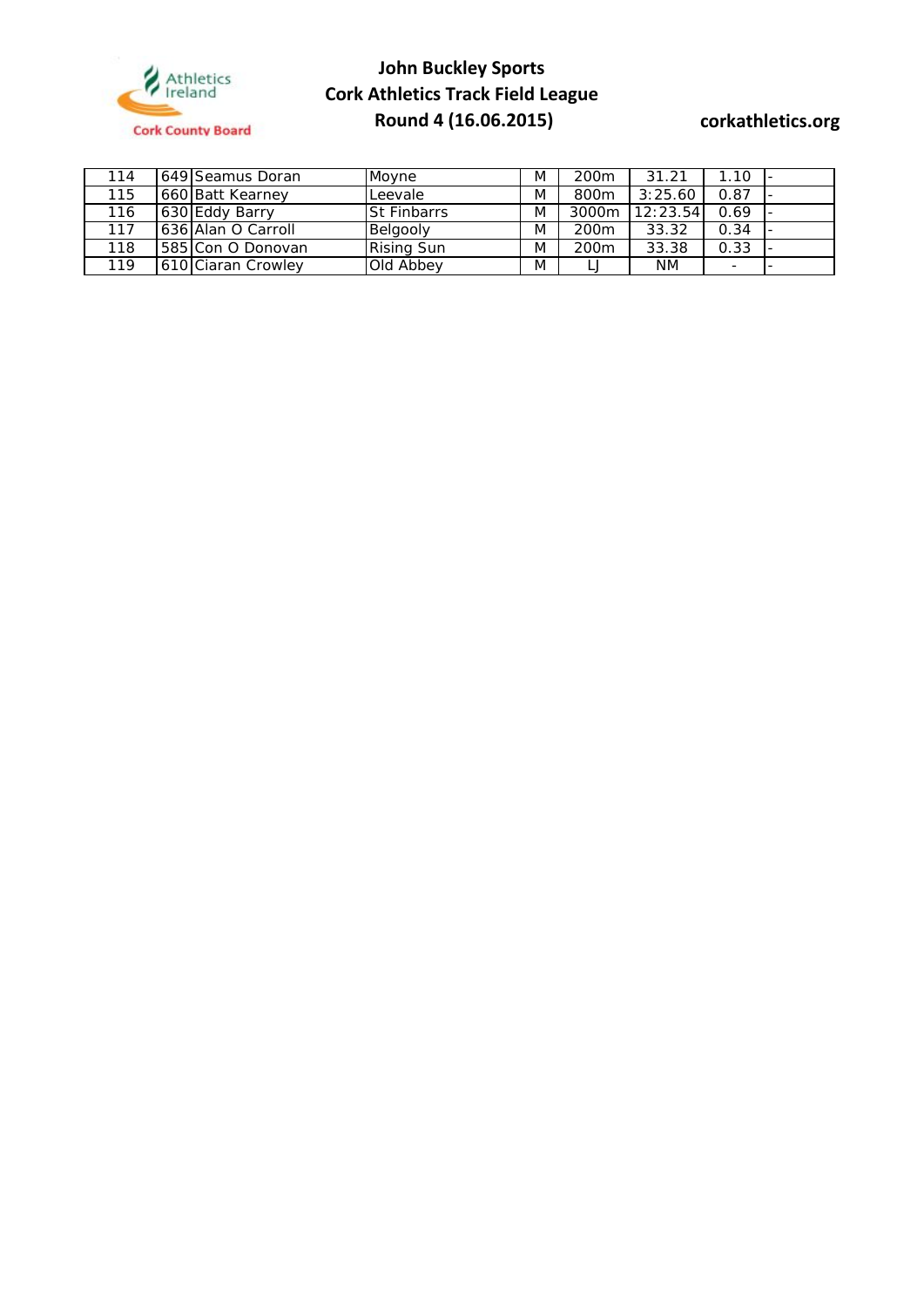

|     |   | 200m Race 1          | Wind: $-2.7$ m/s   |     |                  |       |        |                 |
|-----|---|----------------------|--------------------|-----|------------------|-------|--------|-----------------|
| No. |   | <b>Name</b>          | Club               | Cat | Event            | Time  | Points | Grade           |
| 566 |   | Eanna Madden         | Carrick on Shannon | M   | 200 <sub>m</sub> | 21.97 | 9.44   | Diamond         |
| 620 |   | Scott Gibson         | <b>Bandon</b>      | M   | 200 <sub>m</sub> | 22.21 | 9.12   | Diamond         |
| 565 |   | Daniel Colbert       | Midleton           | M   | 200m             | 23.02 | 8.08   | <b>Platinum</b> |
| 568 | Δ | Mario Fernandez Sosa | Guest              | M   | 200m             | 23.33 | 7.70   | <b>Platinum</b> |
| 594 | 片 | Danny Allen          | Bandon             | M   | 200m             | 23.78 | 7.16   | Gold            |

|     |   | 200m Race 2       | Wind: $-1.5$ m/s |     |                  |       |        |                 |
|-----|---|-------------------|------------------|-----|------------------|-------|--------|-----------------|
| No  |   | Name              | Club             | Cat | Event            | Time  | Points | Grade           |
| 648 |   | Adrian McGinlev   | Templemore       | M   | 200m             | 25.50 | 5.29   | Silver          |
| 572 | っ | Jessica Neville   | Leevale          |     | 200m             | 26.55 | 8.96   | <b>Platinum</b> |
| 626 | 3 | Lorcan McVeigh    | Belgooly         | M   | 200 <sub>m</sub> | 27.05 | 3.84   | <b>Bronze</b>   |
| 573 | 4 | Christine Neville | Leevale          |     | 200 <sub>m</sub> | 27.58 | 8.28   | <b>Platinum</b> |
| 598 | 5 | Roisin Howard     | Bandon           |     | 200 <sub>m</sub> | 28.95 | 7.41   | Gold            |

|     | 200m Race 3     | Wind: $-3.2$ m/s  |     |                  |       |        |       |
|-----|-----------------|-------------------|-----|------------------|-------|--------|-------|
| No. | <b>Name</b>     | Club              | Cat | Event            | Time  | Points | Grade |
| 586 | Brendan Dennehy | <b>Rising Sun</b> | M   | 200 <sub>m</sub> | 29.01 | 2.34   |       |
| 649 | Seamus Doran    | Movne             | M   | 200 <sub>m</sub> | 31.21 | 1.10   |       |
| 636 | Alan O Carroll  | Belgooly          | M   | 200 <sub>m</sub> | 33.32 | 0.34   |       |
| 585 | Con O Donovan   | Rising Sun        | M   | 200 <sub>m</sub> | 33.38 | 0.33   |       |

### **800m Race 1**

| No  |   | Name            | Club                   | Category | Event | Time    | Points | Grade    |
|-----|---|-----------------|------------------------|----------|-------|---------|--------|----------|
| 557 |   | Luke Horgan     | Leevale                | M        | 800m  | 1:56.45 | 8.57   | Platinum |
| 581 | 2 | Cullen Lynch    | Toaher                 | M        | 800m  | 1:58.77 | 7.99   | Platinum |
| 587 | 3 | David Kavanagh  | <b>Tralee Harriers</b> | M        | 800m  | 1:58.88 | 7.96   | Platinum |
| 593 | 4 | David Atkinson  | Carraig na bhFear      | M        | 800m  | 1:59.20 | 7.88   | Platinum |
| 632 | 5 | Sean Downey     | Rosscarbery            | M        | 800m  | 1:59.34 | 7.85   | Platinum |
| 618 | 6 | Barry Keane     | Waterford              | M        | 800m  | 1:59.39 | 7.84   | Platinum |
| 578 |   | Stephen Holland | Bantry                 | M        | 800m  | 2:00.85 | 7.49   | Gold     |
| 599 | 8 | Shane O Rahilly | North Cork             | M        | 800m  | 2:01.17 | 7.41   | Gold     |
| 586 | Q | Brendan Dennehy | <b>Rising Sun</b>      | M        | 800m  | 2:01.48 | 7.34   | Gold     |

## **800m Race 2**

| No  |   | Name                    | Club                 | Category | Event | Time    | Points | Grade         |
|-----|---|-------------------------|----------------------|----------|-------|---------|--------|---------------|
| 653 |   | <b>Robert Patterson</b> | Leevale              | M        | 800m  | 2:09.14 | 5.65   | Silver        |
| 576 |   | Joe Cunningham          | <b>St Finbarrs</b>   | M        | 800m  | 2:09.94 | 5.48   | Silver        |
| 582 |   | Des Feenev              | West Waterford       | M        | 800m  | 2:10.91 | 5.29   | Silver        |
| 591 | 4 | Sean McAuliffe          | <b>West Limerick</b> | M        | 800m  | 2:11.09 | 5.25   | Silver        |
| 577 | 5 | Harry O Brien           | West Waterford       | M        | 800m  | 2:13.01 | 4.88   | Silver        |
| 611 | 6 | <b>Tim Crowley</b>      | <b>St Finbarrs</b>   | M        | 800m  | 2:13.11 | 4.86   | Silver        |
| 615 |   | Carol Finn              | Leevale              |          | 800m  | 2:13.32 | 9.29   | Diamond       |
| 609 | 8 | Gary Egan               | An Bru               | M        | 800m  | 2:16.96 | 4.15   | <b>Bronze</b> |

### **800m Race 3**

| No  |   | Name                | Club               | Category | Event            | Time    | Points | Grade         |
|-----|---|---------------------|--------------------|----------|------------------|---------|--------|---------------|
| 574 |   | Joe Gough           | West Waterford     | M        | 800m             | 2:18.70 | 3.85   | <b>Bronze</b> |
| 600 |   | David Leonard       | <b>St Finbarrs</b> | M        | 800m             | 2:19.10 | 3.78   | <b>Bronze</b> |
| 602 |   | Yevgeniy Chizhikov  | West Waterford     | M        | 800m             | 2:22.30 | 3.26   | <b>Bronze</b> |
| 613 |   | Niamh Moore         | <b>UCC</b>         |          | 800 <sub>m</sub> | 2:23.40 | 7.76   | Platinum      |
| 564 | 5 | Michael Murphy      | <b>St Finbarrs</b> | M        | 800m             | 2:25.80 | 2.74   |               |
| 603 | 6 | Diana Chizhikov     | West Waterford     |          | 800m             | 2:55.60 | 3.78   | <b>Bronze</b> |
| 660 |   | <b>Batt Kearney</b> | Leevale            | M        | 800m             | 3:25.60 | 0.87   |               |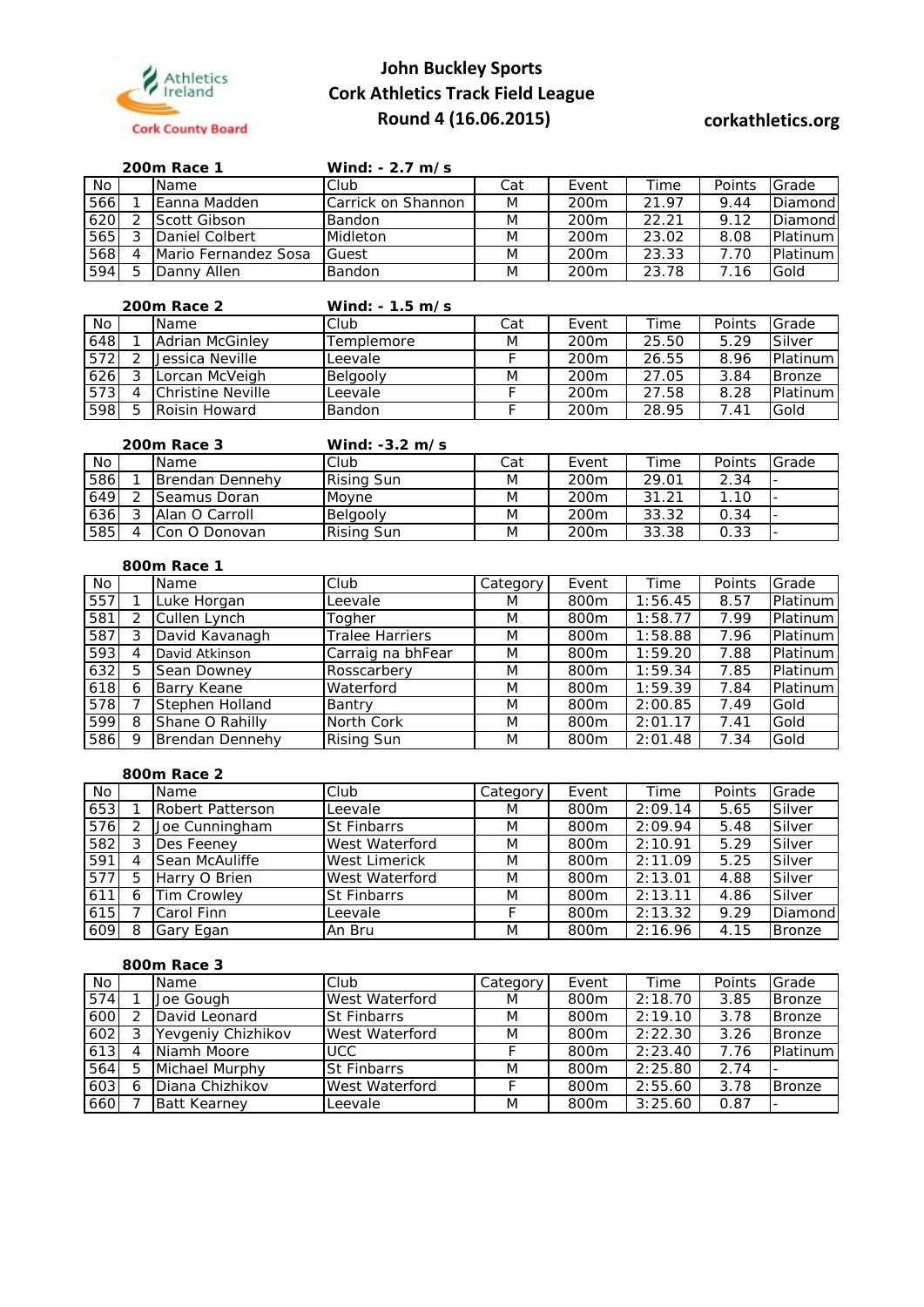

## **3000m Race 1**

| No         |                 | Name                  | Club                                        | Cat                     | Event | Time                  | Points            | Grade          |
|------------|-----------------|-----------------------|---------------------------------------------|-------------------------|-------|-----------------------|-------------------|----------------|
| 614        | 1               | Fearghal Curtin       | Youghal                                     | M                       | 3000m | 8:29.22               | 8.94              | Platinum       |
| 561        | $\overline{2}$  | Chris Harrington      | Leevale                                     | M                       | 3000m | 8:43.43               | 8.18              | Platinum       |
| 607        | 3               | <b>Kenny Rogers</b>   | St Johns                                    | $\overline{\mathsf{M}}$ | 3000m | 8:49.51               | 7.87              | Platinum       |
| 589        | 4               | David Fox             | Leevale                                     | M                       | 3000m | 8:57.03               | 7.49              | Gold           |
| 644        | 5               | Tim O' Connor         | Riocht                                      | M                       | 3000m | 9:00.04               | 7.34              | Gold           |
| 567        | 6               | Tim Twomey            | Leevale                                     | M                       | 3000m | 9:12.54               | 6.74              | Gold           |
| 559        | $\overline{7}$  | Tony Fogarty          | Templemore                                  | M                       | 3000m | 9:20.47               | 6.37              | Gold           |
| 616        | 8               | lain O Byrne          | Waterford                                   | M                       | 3000m | 9:22.42               | 6.28              | Gold           |
| 623        | 9               | Kevin Coleman         | Leevale                                     | M                       | 3000m | 9:26.09               | 6.12              | Gold           |
| 617        | 10              | <b>Brian Swaby</b>    | Waterford                                   | $\overline{\mathsf{M}}$ | 3000m | 9:28.48               | 6.01              | Gold           |
| 606        | $\overline{11}$ | Brian W Murphy        | Ennis                                       | M                       | 3000m | 9:32.15               | 5.85              | Silver         |
| 558        | $\overline{12}$ | Martin Keohane        | Leevale                                     | M                       | 3000m | 9:33.47               | 5.79              | Silver         |
| 635        |                 | 13 Liam Tracey        | Watergrasshill                              | M                       | 3000m | 9:33.94               | $\overline{5.77}$ | Silver         |
| 624        | 14              | Shonagh Heaslip       | Riocht                                      | F                       | 3000m | 9:37.02               | 9.85              | Diamond        |
| 590        | $\overline{15}$ | James Mintern         | Leevale                                     | $\overline{\mathsf{M}}$ | 3000m | 9:44.78               | 5.30              | Silver         |
| 651        |                 | 16 Ian Dorgan         | St Finbarrs                                 | M                       | 3000m | 9:45.93               | 5.25              | Silver         |
| 629        | 17              | <b>Billy Cronin</b>   | West Muskerry                               | M                       | 3000m | 9:50.45               | 5.07              | Silver         |
| 632        |                 | 18 Sean Downey        | Rosscarbery                                 | M                       | 3000m | 9:56.40               | 4.83              | Silver         |
| 575        |                 | 19 Craig Harrington   | Togher                                      | $\overline{\mathsf{M}}$ | 3000m | 10:07.93              | 4.37              | <b>Bronze</b>  |
| 655        | 20              | Sheldon Kirkwood      | Leevale                                     | M                       | 3000m | 10:28.83              | 3.61              | <b>Bronze</b>  |
|            |                 |                       |                                             |                         |       |                       |                   |                |
|            | 3000m Race 2    |                       |                                             |                         |       |                       |                   |                |
| No         |                 | Name                  | Club                                        | Cat                     | Event | Time                  | Points            | Grade          |
| 601        | 1               | Mark Cronin           | <b>St Finbarrs</b>                          | M                       | 3000m | 9:34.20               | 5.76              | Silver         |
| 608        | $\overline{2}$  | Thomas Garrahy        | <b>KIB North Clare</b>                      | M                       | 3000m | 9:45.12               | 5.29              | Silver         |
| 596        | 3               | <b>Trevor Cummins</b> | <b>Ballymore Cobh</b>                       | M                       | 3000m | 9:57.58               | 4.78              | Silver         |
| 656        | $\overline{4}$  | Martina Kiely         | <b>St Finbarrs</b>                          | $\overline{F}$          | 3000m | 10:01.83              | 9.08              | Diamond        |
| 579        | 5               | Declan Guina          | <b>West Limerick</b>                        | $\overline{\mathsf{M}}$ | 3000m | 10:14.58              | 4.12              | <b>Bronze</b>  |
| 562        | 6               | <b>Andrew Hobbs</b>   | Leevale                                     | $\overline{\mathsf{M}}$ | 3000m | 10:27.86              | 3.65              | <b>Bronze</b>  |
| 625        | 7               | Maria McCarthy        | Farranfore                                  | $\overline{F}$          | 3000m | 10:28.54              | 8.29              | Platinum       |
| 570        | 8               | Padraig O Dubhgain    | Leevale                                     | $\overline{\mathsf{M}}$ | 3000m | 10:33.68              | 3.44              | <b>Bronze</b>  |
| 563        | 9               | David Butler          | St Finbarrs                                 | M                       | 3000m | 10:35.42              | 3.39              | <b>Bronze</b>  |
| 642        | 10              | Ann-Marie Holland     | Youghal                                     | F                       | 3000m | 10:42.88              | 7.89              | Platinum       |
| 657        | 11              | Pat Power             | Eagle                                       | M                       | 3000m | 10:52.31              | 2.84              |                |
| 560        | $\overline{12}$ | David O' Dwyer        | East Cork                                   | M                       | 3000m | 10:53.98              | 2.79              | L.             |
| 612        |                 | 13 Eamon McEvoy       | St Finbarrs                                 | $\overline{\mathsf{M}}$ | 3000m | 10:54.36              | 2.78              | $\overline{a}$ |
| 584        | 14              | Eoin McAulliffe       | West Limerick                               | M                       | 3000m | 10:58.07              | 2.66              |                |
| 588        | 15              | Niamh O Sullivan      | Riocht                                      | F                       | 3000m | 11:07.39              | 7.21              | Gold           |
| 640        |                 | 16 Helen Leonard      | Leevale                                     | F                       | 3000m | $11:12.\overline{38}$ | 7.08              | Gold           |
| 592        |                 | 17 Gus Keoghane       | Carraig na bhFear                           | M                       | 3000m | 11:26.54              | 1.87              |                |
| 619        |                 | 18 Jacqueline Hughes  | Thurles Crokes                              | F                       | 3000m | 11:31.57              | 6.57              | Gold           |
| 643        |                 | 19 Ann Marie Healy    | St Finbarrs                                 | F                       | 3000m | 11:35.50              | 6.47              | Gold           |
| 637        |                 | 20 Eadaoin O Neill    | East Cork                                   | $\overline{F}$          | 3000m | 11:38.74              | 6.39              | Gold           |
| 639        |                 | Margaret Jones        | Midleton                                    | F                       | 3000m | 11:43.30              | 6.28              | Gold           |
|            | 21              |                       |                                             |                         |       |                       |                   |                |
|            | 22              | Owen Ryan             |                                             | M                       | 3000m |                       | 1.32              |                |
| 638<br>650 | 23              | Elaine O Donoghue     | <b>Ballymore Cobh</b><br>Riverstick Kinsale | $\mathsf F$             | 3000m | 11:50.01<br>12:17.65  | 5.45              | Silver         |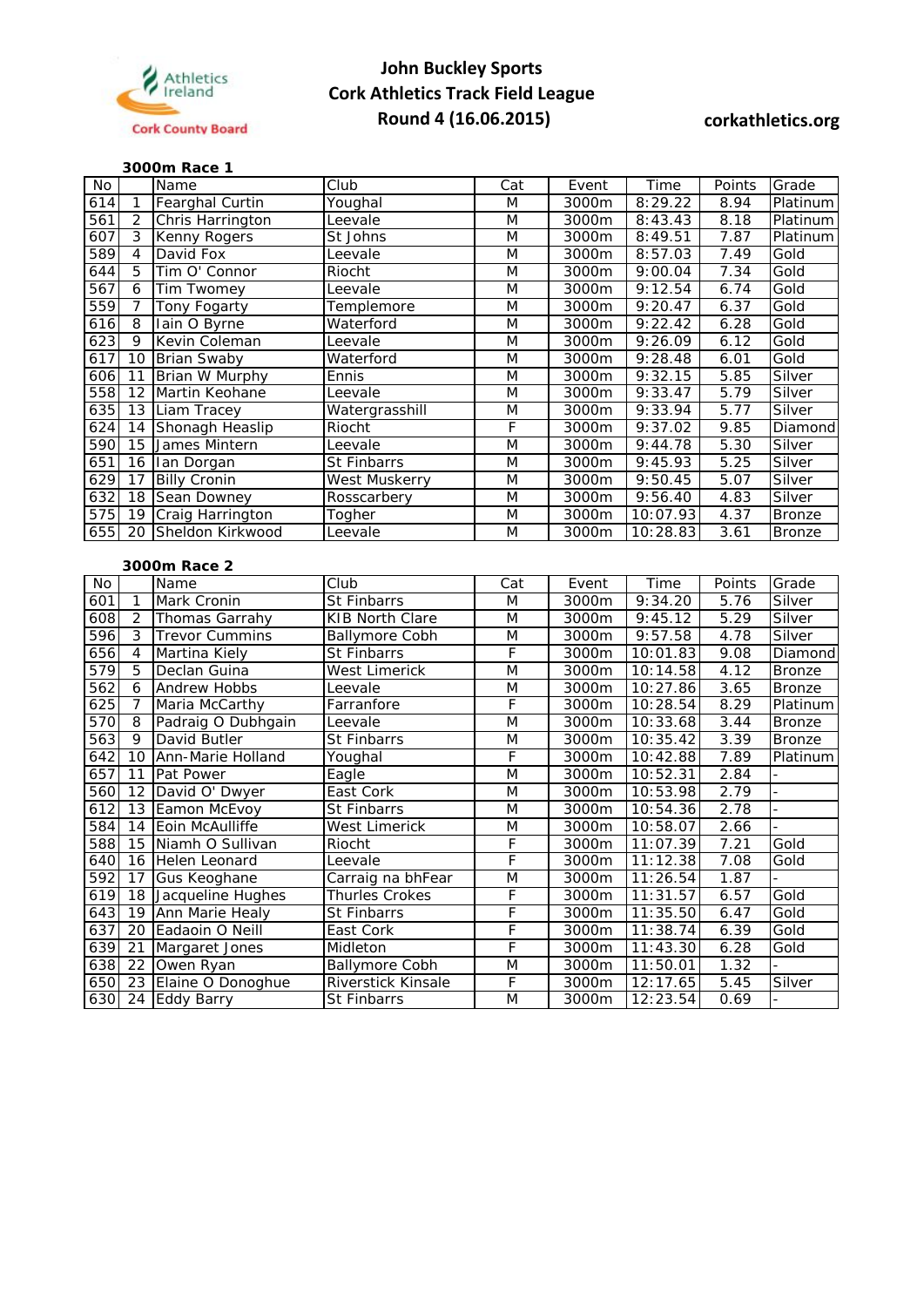

|     |    | Long Jump              |                        |     |        |                 |        |               |
|-----|----|------------------------|------------------------|-----|--------|-----------------|--------|---------------|
| No. |    | Name                   | Club                   | Cat | Event  | <b>Distance</b> | Points | Grade         |
| 569 |    | Sinead O Connor        | Tralee Harriers        | F   | IJ     | 5.05            | 7.55   | Platinum      |
| 571 | 2  | Micheal Godley         | <b>Tralee Harriers</b> | M   | IJ     | 6.08            | 7.27   | Gold          |
| 659 | 3  | Promise Okfar          | <b>Bandon</b>          | M   | IJ     | 6.01            | 7.13   | Gold          |
| 627 | 4  | Tom Deasv              | Belgooly               | M   | IJ     | 5.56            | 6.23   | Gold          |
| 628 | 5  | Leah Deasy             | Belgooly               | F   | IJ     | 4.35            | 6.15   | Gold          |
| 645 | 6  | Hayley Fitzgerald      | Belgooly               | F   | IJ     | 4.24            | 5.93   | Silver        |
| 648 |    | <b>Adrian McGinley</b> | Templemore             | M   | IJ     | 5.12            | 5.34   | Silver        |
| 626 | 8  | Lorcan McVeigh         | Belgooly               | M   |        | 4.79            | 4.68   | Silver        |
| 652 | 9  | David O' Donovan       | Eagle                  | M   | IJ     | 4.68            | 4.46   | <b>Bronze</b> |
| 649 | 10 | Seamus Doran           | Moyne                  | M   | IJ     | 4.32            | 3.74   | <b>Bronze</b> |
| 647 | 11 | Mary Fitzgerald        | Belgooly               | F   | IJ     | 3.06            | 3.57   | Bronze        |
| 586 | 12 | <b>Brendan Dennehy</b> | <b>Rising Sun</b>      | M   | L.     | 4.20            | 3.50   | <b>Bronze</b> |
| 597 | 13 | Patricia Halton        | Belgooly               | F   | L.     | 2.90            | 3.25   | <b>Bronze</b> |
| 585 | 14 | Con O Donovan          | <b>Rising Sun</b>      | M   | $\Box$ | 3.46            | 2.02   |               |
| 646 | 15 | Kiann Falvey           | Belgooly               | F   | IJ     | 2.05            | 1.55   |               |
| 610 | 16 | Ciaran Crowley         | Old Abbey              | M   | IJ     | NM.             |        |               |

### **Triple Jump**

| $\overline{N}$ | <b>Name</b>     | Club                   | Cat | Event | <b>Distance</b> | Points | Grade           |
|----------------|-----------------|------------------------|-----|-------|-----------------|--------|-----------------|
| 569            | Sinead O Connor | <b>Tralee Harriers</b> |     |       | 10.98           | 7.85   | <b>Platinum</b> |
| 571            | Micheal Godley  | <b>Tralee Harriers</b> | M   |       | 12.64           | 6.93   | Gold            |
| 659            | Promise Okfar   | <b>Bandon</b>          | M   |       | 12.62           | 6.91   | Gold            |
| 627            | ⊺om Deas∨       | Belgooly               | M   |       | 11.80           | 6.07   | Gold            |

|     | <b>Javelin</b> |                     |                      |          |       |          |        |               |  |  |  |  |
|-----|----------------|---------------------|----------------------|----------|-------|----------|--------|---------------|--|--|--|--|
| No. |                | Name                | Club                 | Category | Event | Distance | Points | Grade         |  |  |  |  |
| 634 |                | <b>Bobby Smith</b>  | <b>Bandon</b>        | M        | JT    | 46.79    | 5.97   | Silver        |  |  |  |  |
| 605 | 2              | Andreas Purrmann    | East Cork            | M        | JT    | 41.50    | 5.21   | Silver        |  |  |  |  |
| 621 | 3              | <b>Brian Hayes</b>  | Leevale              | M        | JT    | 41.02    | 5.15   | Silver        |  |  |  |  |
| 641 | 4              | Lauren O' Mahoney   | Youghal              | F        | JT    | 30.51    | 5.08   | Silver        |  |  |  |  |
| 658 | 5              | Steven O' Callaghan | Leevale              | M        | JT    | 37.26    | 4.61   | Silver        |  |  |  |  |
| 628 | 6              | Leah Deasy          | Belgooly             | F        | JT    | 23.60    | 3.78   | <b>Bronze</b> |  |  |  |  |
| 598 |                | Roisin Howard       | Bandon               | F        | JT    | 22.63    | 3.60   | <b>Bronze</b> |  |  |  |  |
| 645 | 8              | Hayley Fitzgerald   | Belgooly             | F        | JT    | 20.96    | 3.28   | <b>Bronze</b> |  |  |  |  |
| 622 | 9              | Mike Keohane        | Leevale              | M        | JT    | 23.07    | 2.57   |               |  |  |  |  |
| 610 | 10             | Ciaran Crowley      | Old Abbey            | M        | JT    | 21.64    | 2.37   |               |  |  |  |  |
| 580 | 11             | Liam Healy          | <b>West Limerick</b> | M        | JT    | 19.98    | 2.13   |               |  |  |  |  |
| 647 | 12             | Mary Fitzgerald     | Belgooly             | F        | JT    | 13.25    | 1.82   |               |  |  |  |  |
| 597 | 13             | Patricia Halton     | Belgooly             | F        | JT    | 13.00    | 1.78   |               |  |  |  |  |
| 646 | 14             | Kiann Falvey        | Belgooly             | F        | JT    | 10.83    | 1.37   |               |  |  |  |  |

### **Hammer**  No | |Name |Club |Category | Event | Distance | Points |Grade 621 1 Brian Hayes Leevale M HT 32.58 4.38 Bronze<br>
597 2 Patricia Halton Belgooly F HT 22.86 3.11 Bronze 597 2 Patricia Halton Belgooly<br>
580 3 Liam Healy Mest Limerick M HT 15.81 1.77 3 Liam Healy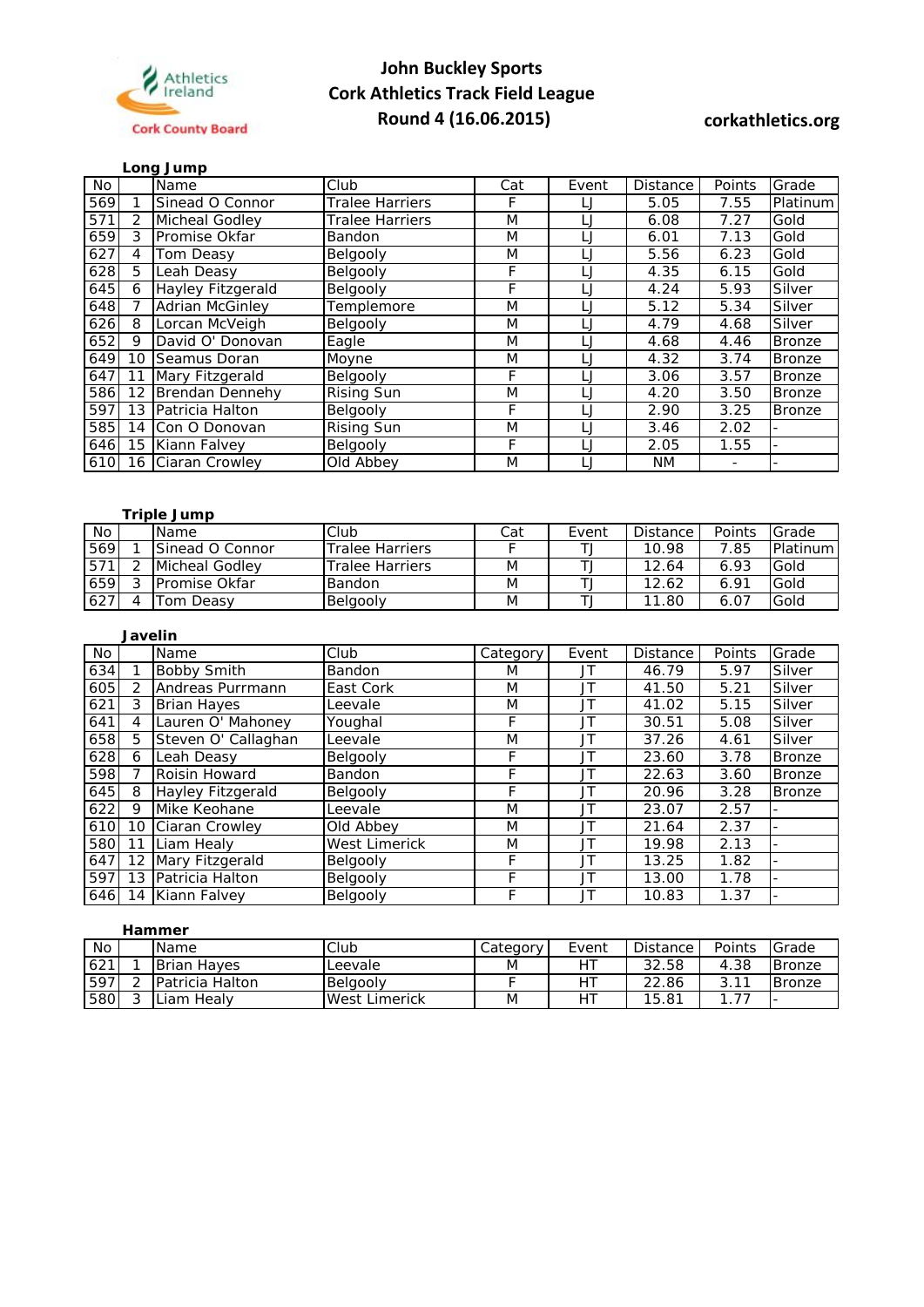

## **Long Jump (Men)**

| No  |   | Name                   | Club                   | Cat | Event | R1   | R <sub>2</sub> | R <sub>3</sub>           | R4                       | <b>Best</b> |                          | Points Grade  |
|-----|---|------------------------|------------------------|-----|-------|------|----------------|--------------------------|--------------------------|-------------|--------------------------|---------------|
| 569 |   | Sinead O Connor        | Tralee Harriers        | F   |       | 4.86 | 5.03           | 5.02                     | 5.05                     | 5.05        | 7.55                     | Platinum      |
| 571 |   | Micheal Godley         | <b>Tralee Harriers</b> | M   |       | x    | x              | x                        | 6.08                     | 6.08        | 7.27                     | Gold          |
| 659 | 3 | Promise Okfar          | Bandon                 | M   | LJ    | 6.01 | x              | $\overline{\phantom{0}}$ |                          | 6.01        | 7.13                     | Gold          |
| 627 |   | Tom Deasy              | Belgooly               | M   | IJ    | X    | 5.55           | X                        | 5.56                     | 5.56        | 6.23                     | Gold          |
| 628 | 5 | Leah Deasy             | Belgooly               | F   | IJ    | X    | x              | 4.35                     | 4.27                     | 4.35        | 6.15                     | Gold          |
| 645 | 6 | Hayley Fitzgerald      | Belgooly               | F   | IJ    | 4.24 | 4.04           | 4.22                     | 3.94                     | 4.24        | 5.93                     | Silver        |
| 648 |   | <b>Adrian McGinley</b> | Templemore             | M   | IJ    | 4.82 | 4.59           | 4.93                     | 5.12                     | 5.12        | 5.34                     | Silver        |
| 626 | 8 | Lorcan McVeigh         | Belgooly               | M   | LJ    | 4.79 | x              | $\overline{\phantom{0}}$ | -                        | 4.79        | 4.68                     | Silver        |
| 652 | 9 | David O' Donovan       | Eagle                  | M   |       | 4.50 | x              | 4.68                     | 4.43                     | 4.68        | 4.46                     | <b>Bronze</b> |
|     |   | 649 10 Seamus Doran    | Moyne                  | M   | IJ    | X    | 4.02           | 4.32                     | 3.98                     | 4.32        | 3.74                     | <b>Bronze</b> |
| 647 |   | 11 Mary Fitzgerald     | Belgooly               | F   | IJ    | 2.76 | 3.06           | 2.88                     | 2.92                     | 3.06        | 3.57                     | <b>Bronze</b> |
| 586 |   | 12 Brendan Dennehy     | <b>Rising Sun</b>      | M   | IJ    | 4.20 | 4.07           |                          | $\overline{\phantom{a}}$ | 4.20        | 3.50                     | <b>Bronze</b> |
| 597 |   | 13 Patricia Halton     | Belgooly               | F.  |       | x    | 2.90           | 2.80                     | x                        | 2.90        | 3.25                     | <b>Bronze</b> |
|     |   | 585 14 Con O Donovan   | <b>Rising Sun</b>      | M   |       | 3.46 | 3.27           |                          | $\overline{\phantom{0}}$ | 3.46        | 2.02                     |               |
|     |   | 646 15 Kiann Falvey    | Belgooly               | F   | IJ    | 1.81 | 2.05           | 1.92                     | 1.87                     | 2.05        | 1.55                     |               |
|     |   | 610 16 Ciaran Crowley  | Old Abbey              | M   |       | X    | x              | X                        | x                        | NM.         | $\overline{\phantom{a}}$ |               |

## **Triple Jump**

| No   | <b>IName</b>          | Club            | Cat | Event    | R1    | R2          | R3 | R4   |                         |      | Best   Points   Grade |
|------|-----------------------|-----------------|-----|----------|-------|-------------|----|------|-------------------------|------|-----------------------|
| 569  | Sinead O Connor       | Tralee Harriers |     |          |       | 10.89 10.90 |    |      | 10.98 10.98             |      | 7.85 Platinum         |
| .571 | Micheal Godley        | Tralee Harriers | M   |          |       | 12.64       |    |      | $12.56$   12.54   12.64 | 6.93 | <b>IGold</b>          |
| 659  | <b>IPromise Okfar</b> | <b>Bandon</b>   | M   | ◡        | 12.05 |             |    |      | 12.58 12.62 12.62       | 6 91 | <b>Gold</b>           |
| 627  | <b>Tom Deasv</b>      | Belgooly        | M   | <u>.</u> |       | 47          |    | .801 | .801<br>11              | 6.07 | Gold                  |